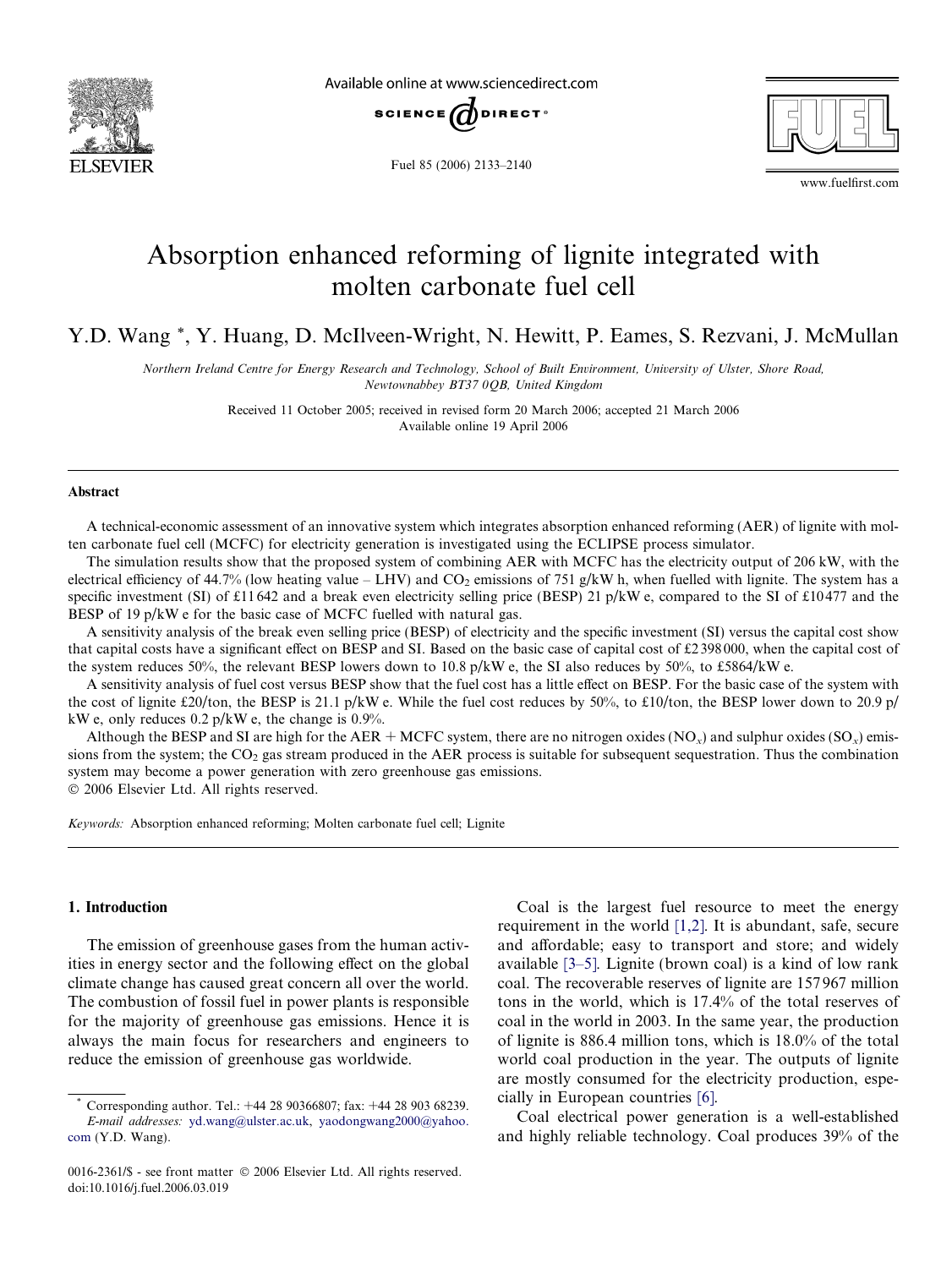world's electricity [\[2,3\]](#page-6-0), which is twice as much as the next largest source. Coal use in power generation is projected to grow 60% by 2030 [\[2\]](#page-6-0). Statistic data show that coal is still the most important energy resources in the world today and in the future.

But as a fuel, coal has its own disadvantages because it is the most carbon intensive fuel for electricity generation. The combustion of coal generates not only carbon dioxide  $(CO<sub>2</sub>)$ , but also the other harmful gases such as carbon monoxide (CO), nitrogen oxides  $(NO<sub>x</sub>)$  and sulphur oxides  $(SO<sub>x</sub>)$ . This poses challenges for the researchers and engineers to find out new coal-based generation technologies.

Fuel cell generates electricity and heat by electrochemically combining a gaseous fuel (hydrogen) and an oxidant gas (oxygen from the air) through electrodes and across an ion conducting electrolyte [\[7\]](#page-6-0). During this process, water is formed at the exhaust. The main characteristic of a fuel cell is its ability to convert chemical energy directly to electrical energy giving much higher conversion efficiencies than any conventional thermo-mechanical system thus extracting more electricity from the same amount of fuel, to operate without combustion and without CO,  $NO_x$ ,  $SO_x$  and  $CO_2$ emissions so they are virtually pollution free. But the current technologies to produce the fuel–hydrogen  $(H<sub>2</sub>)$  for fuel cell are energy-consuming and expensive. Therefore, it is required to find out an efficient and cheaper method to generate hydrogen.

Absorption enhanced reforming (AER) of coal/lignite may become a process that meets the requirement for  $H_2$ production. The AER process combines steam gasification of coal, with the high temperature removal of  $CO<sub>2</sub>$  by using high temperature efficient sorbent materials (e.g. limestone or dolomite). The combination of the gasification and the in situ  $CO<sub>2</sub>$  capture shifts the reaction towards  $H<sub>2</sub>$  production in the gas stream. Experiments with different gas/ liquid hydrocarbon fuel and dolomite revealed that hydrogen concentrations from 85% to 95 vol.% can be achieved using this technology [\[8,9\]](#page-6-0). The  $CO<sub>2</sub>$  laden sorbent material is regenerated in an additional regeneration step – calcination before being recycled back into the gasifier. This calcination step produces reactivated sorbent material and a  $CO<sub>2</sub>$  gas stream for subsequent sequestration.

The objective of this study is to carry out a techno-economic analysis on the feasibility/possibility to combine the process of absorption enhanced reforming of lignite for  $H_2$ generation with molten carbonate fuel cell, to realise a cleaner power generation with less greenhouse gas emissions.

## 2. The technologies of absorption enhanced reforming of fuel and fuel cell

The description of the features of absorption enhanced reforming of fuel (methane, methanol and propane/hexane) can be found in the literatures [\[8,9\]](#page-6-0); and the characteristics of fuel cell may be found in literature [\[7\]](#page-6-0). The following section is a brief description of AER process and the process of molten carbonate fuel cell (MCFC).

## 2.1. Absorption enhanced reforming of fuel

The main part of today's hydrogen produced is made via steam methane reforming [\[10\]](#page-6-0). This conventional technology for hydrogen generation from methane is characterised by steam reforming at temperatures of about 850–900 °C. The reactions are as following:

 $CH_4 + H_2O \rightarrow CO + 3H_2$  (endothermic) (1)

$$
CO + H2O \rightarrow CO2 + H2 (endothermic)
$$
 (2)

The hydrogen production process is endothermic. In other words, it is an energy consuming process. That means a large amount of heat must be added to the process in order to maintaining the reaction process.

AER process is an alternative new approach with a relative lower temperature range of  $600-700$  °C for hydrogen generation. One advantage of the AER process represents the integration of the  $CO<sub>2</sub>$  absorption and  $CO$ shift reaction enthalpy (both exothermic reactions) into the fuel-to-hydrogen conversion process, which is highly endothermic in the conventional process. The high temperature absorbent material removes  $CO<sub>2</sub>$  during the fuel reforming process, enhancing the hydrogen production by shifting the reaction equilibrium towards increased hydrogen concentration.

The AER process is shown in [Fig. 1.](#page-2-0) It combines steamcoal reforming, the water gas shift, and  $CO<sub>2</sub>$  sorption to produce a synthesis gas with relatively high hydrogen purity and low  $CO<sub>2</sub>$  and CO content. The reactions of AER process are as following:

Carbon–H2O reaction:

 $C(s) + H_2O(g) \rightarrow CO(g) + H_2(g)$  (endothermic) (3)

Water–gas shift reaction:

$$
CO(g) + H_2O(g) \rightarrow CO_2(g) + H_2(g) \quad (exothermic)
$$
 (4)

In situ  $CO<sub>2</sub>$  sorption with sorbents:

$$
CO2(g) + CaO(s) \rightarrow CaCO3(s)
$$
 (5)

Overall reaction scheme (integrated gasification and  $CO<sub>2</sub>$  sorption)

$$
C + 2H2O + CaO \rightarrow 2H2 + CaCO3 (exothermic)
$$
 (6)

An additional calcination process for sorbent regeneration–desorption of  $CaCO<sub>3</sub>$ :

$$
CaCO3 \rightarrow CO2 + CaO
$$
 (7)

Partial oxidation for heat supply:

$$
C(g) + O_2(g) \rightarrow CO_2 \quad (exothermic)
$$
 (8)

During the AER process, a sub-process of desulfurization reaction using CaO is also happened:

$$
CaO + H_2S \Rightarrow CaS + H_2O \quad (exothermic)
$$
 (9)

$$
CaS + \frac{3}{2}O_2 \Rightarrow CaO + SO_2 \quad \text{(exothermic)} \tag{10}
$$

$$
CaO + SO2 + \frac{1}{2}O2 \Rightarrow CaSO4 (exothermic)
$$
 (11)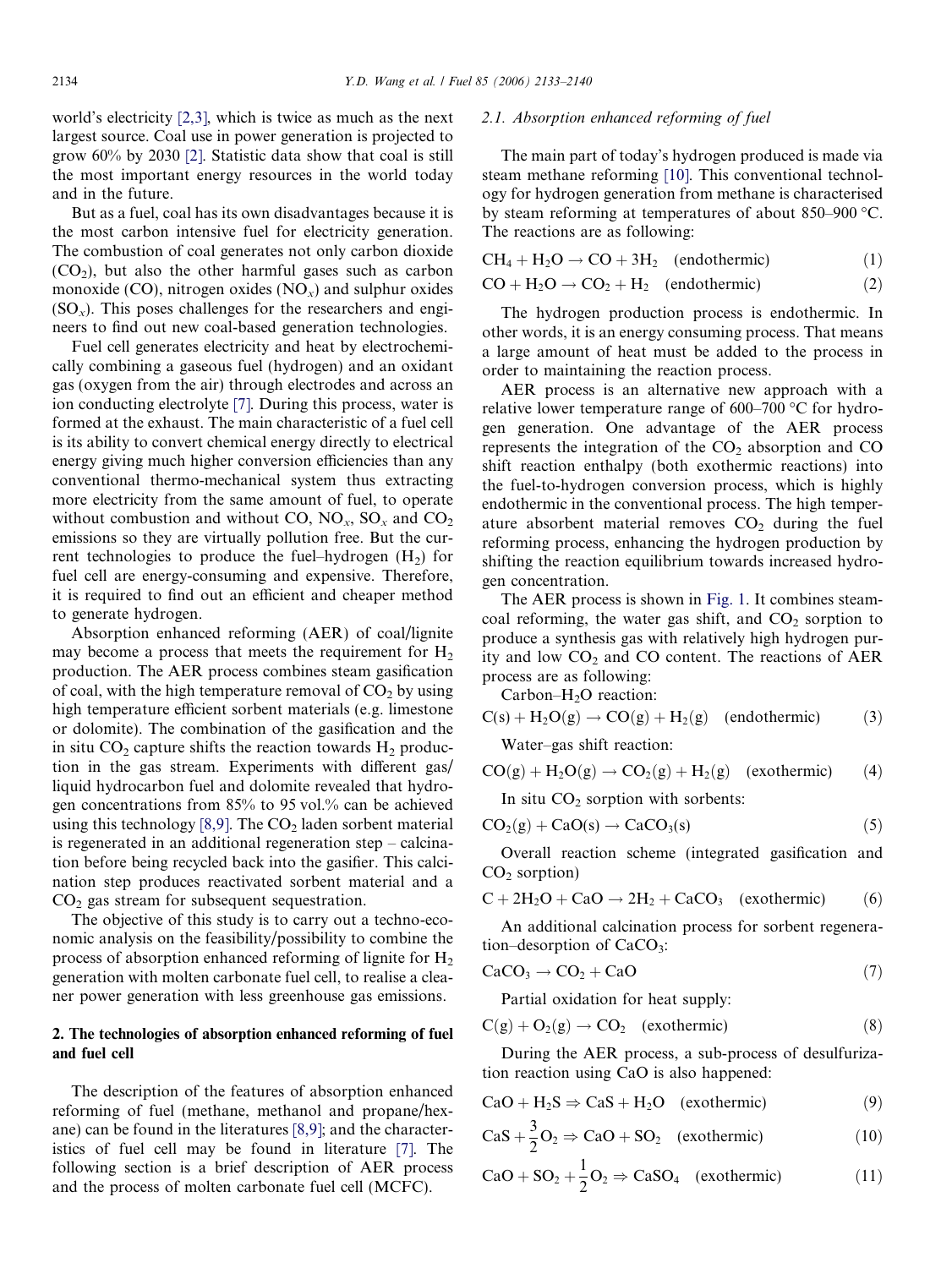<span id="page-2-0"></span>

Fig. 1. Absorption enhanced reforming (AER) process.

In this process,  $H_2S$  in the produced gas is fixed as CaS, which is oxidized into gypsum in the oxidizer; thus sulphur is discharged from the system in the form of stable gypsum.

In calcinator, using limestone  $(CaCO<sub>3</sub>)$ , H<sub>2</sub>S in the produced gas is also fixed as CaS, which is oxidized into gypsum in the oxidizer; thus sulfur is also discharged from the system in the form of stable gypsum. The reactions are

$$
CaCO3 \Rightarrow CaO + CO2 \quad (endothermic)
$$
 (12)

and then, similarly as that in AER process,

 $CaO + H_2S \Rightarrow CaS + H_2O$  (exothermic) (9)

$$
CaS + \frac{3}{2}O_2 \Rightarrow CaO + SO_2 \quad \text{(exothermic)} \tag{10}
$$

$$
CaO + SO2 + \frac{1}{2}O2 \Rightarrow CaSO4 (exothermic)
$$
 (11)

The overall reaction is

$$
CaCO3 + H2S + 2O2 \Rightarrow CaSO4 + CO2
$$
  
+ H<sub>2</sub>O (exothermic) (13)

## 2.2. Molten carbonate fuel cell

Molten carbonate fuel cell (MCFC) is developed in 1960s. MCFC uses an electrolyte composed of a molten mixture of carbonate salts. Two mixtures are used: lithium carbonate and potassium carbonate, or lithium carbonate and sodium carbonate. It operates at a high temperature (600–700 °C) to melt the carbonate salts and achieve high ion mobility through the electrolyte.

MCFC has its own advantages: they are more resistant to impurities than other fuel cell types; they are capable of internal reforming of carbon monoxide and methane; and they can be made resistant to impurities such as sulphur and particulates that result from converting coal process of AER.

The work principle is shown in Fig. 2. When heated to a temperature of around  $650^{\circ}$ C, these salts melt and become conductive to carbonate ions  $(CO_3^{2-})$ . These ions flow from the cathode to the anode where they combine with hydrogen to give water, carbon dioxide and electrons. These



Fig. 2. Molten carbonate fuel cell.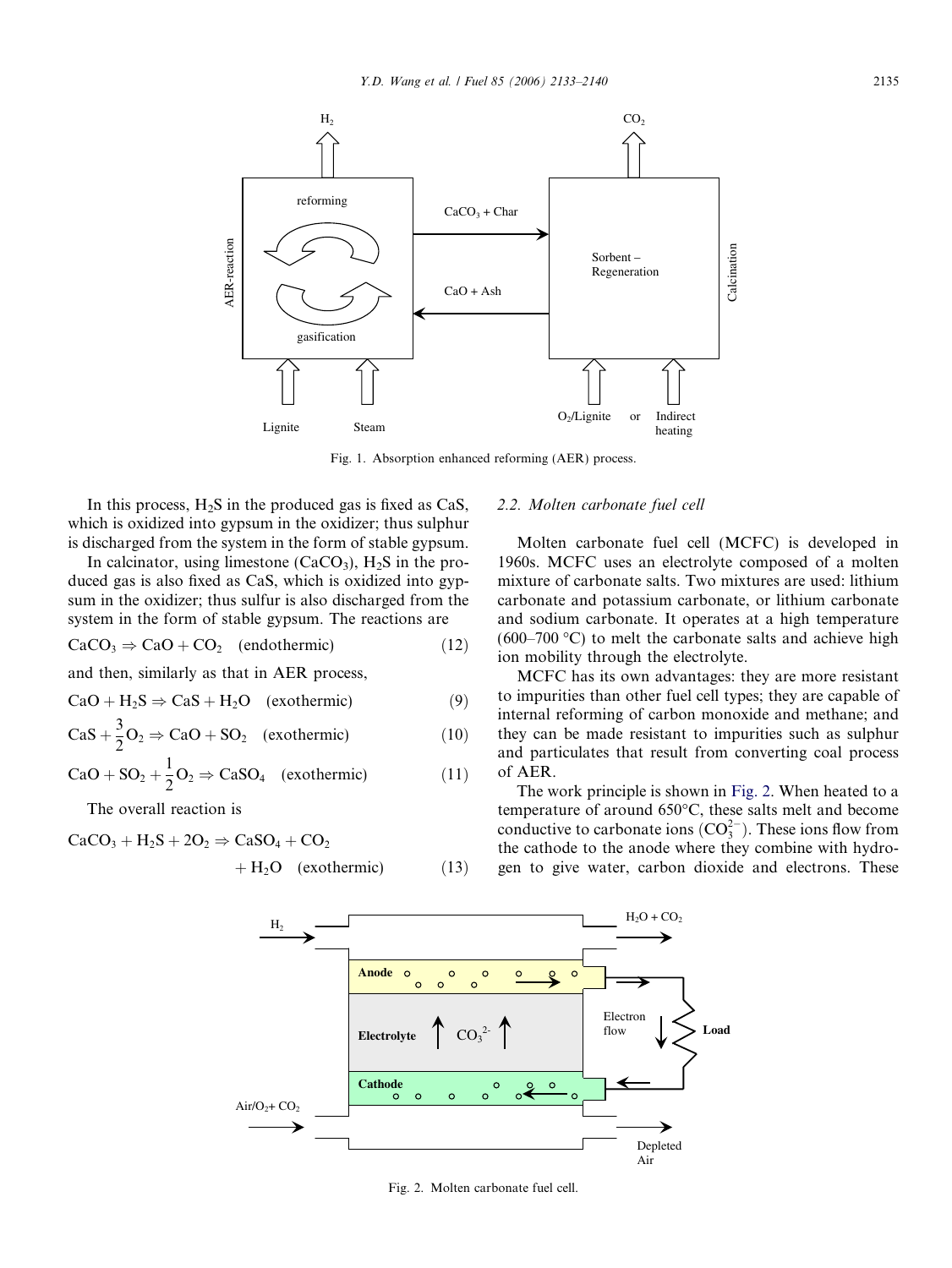electrons are routed through an external circuit back to the cathode, generating electricity and by-product heat.

The electrochemical reactions occurring in the cell are

At the anode: 
$$
CO_3^{2-} + H_2 \Rightarrow H_2O + CO_2 + 2e^-
$$
 (14)

At the cathode:  $CO_2 + 1/2O_2 + 2e^- \Rightarrow CO_3^{2-}$  $(15)$ 

With the overall cell reaction

$$
H_2 + \frac{1}{2}O_2 + CO_2 \text{ (cathode)} \Rightarrow H_2O + CO_2 \text{ (anode)} \tag{16}
$$

The  $CO<sub>2</sub>$  generated at the anode is recycled to the cathode where it is consumed.

## 3. The proposed combination system of AER with MCFC and simulation

## 3.1. The process of the combination system of AER with MCFC

The work process of a combination system of AER with MCFC is shown in Fig. 3. Lignite and steam are supplied to AER process reactor. In the reactor, lignite and steam react with calcium oxide (CaO) at high temperature (600– 700 °C). Then, hydrogen,  $CaCO<sub>3</sub>$  and char are formed. Hydrogen is sent to fuel MCFC.  $CaCO<sub>3</sub>$  and char are sent to calcinator. In the calcinator, char is burnt together with the supply of lignite and oxygen to generate the heat required for  $CaCO<sub>3</sub>$  regeneration at high temperature (800–900 °C). CaCO<sub>3</sub> is decomposed to CaO and CO<sub>2</sub>. CaO is delivered back to the AER reactor; high purity of  $CO<sub>2</sub>$  is released which depends on the purity of the oxygen input to the calcination process. The released  $CO<sub>2</sub>$  may then be collected by an auxiliary system and be delivered/ pumped into underground to store.

In the MCFC, the hydrogen is reacted with the oxygen (either pure or in the air), to generate electricity and at the same time, to produce water. The depleted air is exhausted back to the atmosphere.

With the  $CO<sub>2</sub>$  released from the AER process captured, the combination system of AER with MCFC may be a feasible power generation with no or less greenhouse gases emissions.

# 3.2. The process simulator  $-$  a brief introduction of ECLIPSE

To provide a consistent basis for evaluation and comparison, the system analysed above are modelled using the ECLIPSE process simulation package [\[11–13\]](#page-6-0). ECLIPSE was developed for the European Commission and has been used by the Northern Ireland Centre for Energy Research and Technology at the University of Ulster since 1986 [\[14,15\]](#page-7-0). ECLIPSE was successfully used for many European and international projects to implement techno-economic analysis of power systems.

ECLIPSE is a personal-computer-based package containing all of the program modules necessary to complete rapid and reliable step-by-step technical, environmental and economic evaluations of chemical and allied processes. ECLIPSE uses generic chemical engineering equations and formulae and includes a high-accuracy steam–water thermodynamics package for steam cycle analysis. It has its own chemical industry capital costing program covering over 100 equipment types. The chemical compound properties database and the plant cost database can both be modified to allow new or conceptual processes to be evaluated. A techno-economic assessment study is carried out in stages; initially a process flow diagram is prepared, technical design data can then be added and a mass and energy balance completed. Consequently, the system's environmental impact is assessed, capital and operating costs are estimated and an economic analysis performed. Whilst every effort is made to validate the capital cost estimation data, using published information and actual quotations from equipment vendors, the absolute accuracy of this type of capital cost estimation procedure has been estimated at about 25–30%. However, as the comparative capital cost estimates are based on the accurate calculation by the mass and energy balance program of differences in basic design, families of similar technologies composed of similar types of equipment can be compared on a consistent basis.



Fig. 3. The combination system of AER with MCFC.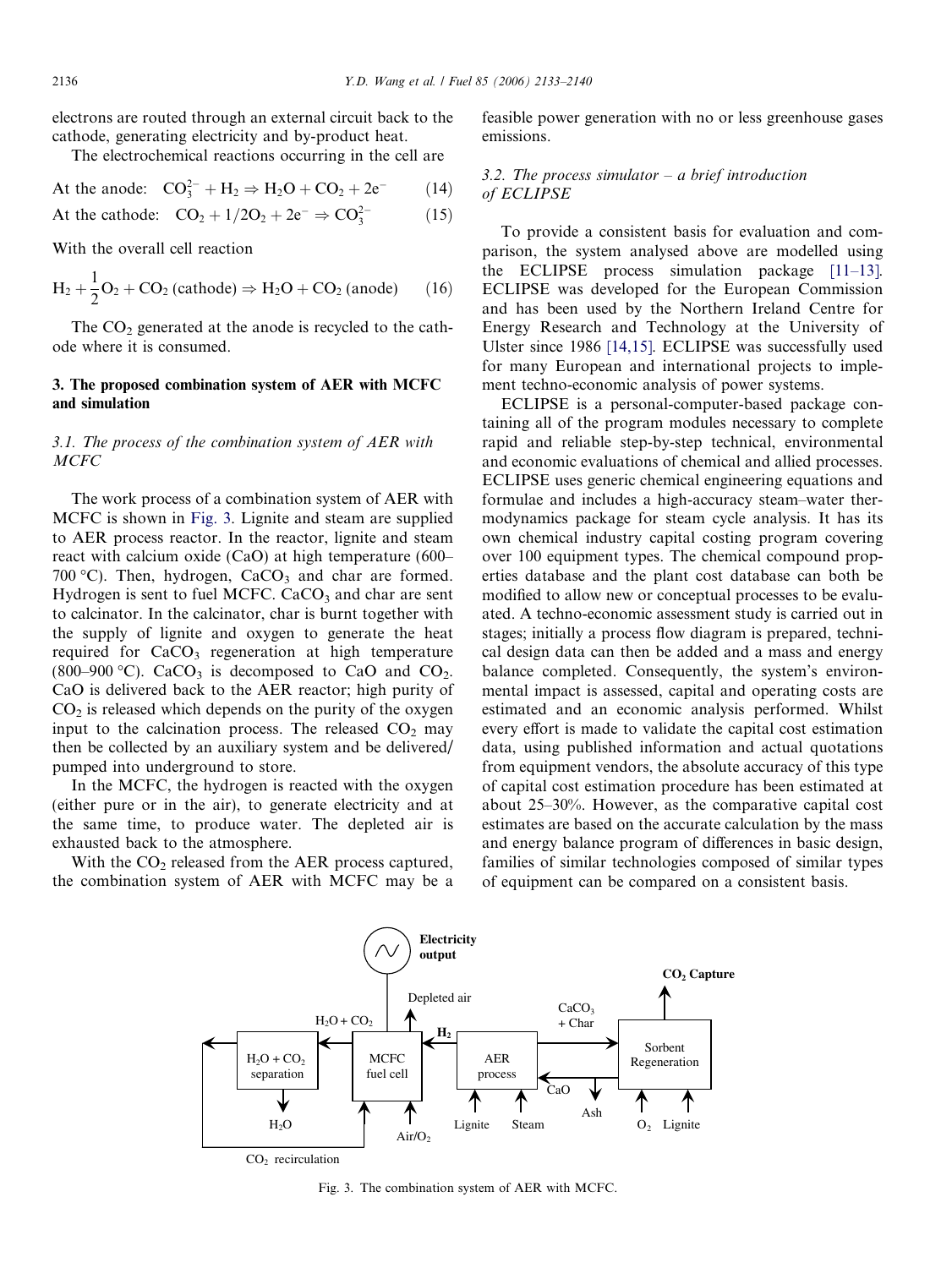### <span id="page-4-0"></span>4. Simulation results and discussion

## 4.1. The design conditions of MCFC and AER process system

The evaluated system is based on the case study of MCFC completed in the Energy Research Centre at the University of Ulster and described in literature [\[16\]](#page-7-0). The information of the costs of MCFC and AER process gasifier is estimated from sources in the literature [\[17,18\].](#page-7-0) Table 1 shows the design conditions of MCFC and AER process used in ECLIPSE simulation.

## 4.2. The results from the basic case study

A summary of technical, environmental and economic results is given in Table 2 for the 200 kW e MCFC plus AER process gasifier configuration. The results show that the original external MCFC case has an electrical efficiency of 53.1% (LHV), with the net electrical output of 206 kW and  $CO<sub>2</sub>$  emissions of 367 g/kW h, while fuelled with natural gas. For the combination of AER with MCFC, it has the same electricity output of 206 kW, but with an electrical efficiency of 44.7% (LHV) and  $CO<sub>2</sub>$  emissions of 751 g/ kW h, while fuelled with lignite. The efficiency of AER with MCFC is lower and the  $CO<sub>2</sub>$  emission is higher than the original case, due to two reasons: one is that the lignite has a high carbon content than that of natural gas, which

| Table 1                                  |                                                 |
|------------------------------------------|-------------------------------------------------|
| The process design conditions            |                                                 |
| <b>MCFC</b>                              |                                                 |
| Reformer type                            | External                                        |
| Fuel feedstock                           | Natural gas                                     |
| Sulphur removal technology               | ZnO                                             |
| $CO2$ sequestration technology           | None                                            |
| Nominal electricity output (kW)          | 200.0                                           |
| Anode inlet temperature $(^{\circ}C)$    | 677                                             |
| Cathode outlet temperature $(^{\circ}C)$ | 745                                             |
| Cathode exhaust recycle (%)              | 69.0                                            |
| Operating pressure (Bar Abs)             | 1.04                                            |
| Fuel utilisation $(\% )$                 | 95.0                                            |
| Oxidant utilisation $(\%)$               | 85.0                                            |
| Inverter efficiency $(\% )$              | 96.0                                            |
| Operating temperature $(^{\circ}C)$      | 650                                             |
| Costs                                    |                                                 |
| Package cost of MCFC $(f/kW)$            | 2353                                            |
| Installed cost $(f/kW)$                  | 2705                                            |
| O&M cost $(\text{£}/kW)$                 | 0.022                                           |
| <b>AER</b> process                       |                                                 |
| Steam carbon ratio                       | 2.5:1                                           |
| Operating temperature $(^{\circ}C)$      | 800-900                                         |
| Sulphur removal technology               | Flue gas desulphurization<br>by limestone (FGD) |
| Costs                                    |                                                 |
| Package cost of AER gasifier $(f/kW)$    | 1200                                            |
| Installed cost $(f/kW)$                  | 120                                             |
| O&M cost $(\text{£}/kW)$                 | 0.038                                           |

| Fable |  |
|-------|--|
|-------|--|

| Technical, environmental and economic results |  |  |  |
|-----------------------------------------------|--|--|--|
|-----------------------------------------------|--|--|--|

| System type                      | MCFC                     | $AER + MCFC$             |
|----------------------------------|--------------------------|--------------------------|
| Process details                  |                          |                          |
| Reformer type                    | External                 | None                     |
| Fuel feedstock                   | Natural gas              | Lignite                  |
| Sulphur removal technology       | ZnO                      | FGD                      |
| $CO2$ sequestration technology   | None                     | None                     |
| Cathode exhaust recycle (%)      | 69.0                     | 69.0                     |
| Operating temperature            | 865 °C                   | 650 °C                   |
| CO shifter                       | No                       | No                       |
| Gasifier type                    | $\overline{\phantom{0}}$ | <b>AER</b>               |
| Fuel input (kg/h)                |                          | 43                       |
| Thermal input (kW, HHV)          | 427                      | 478                      |
| Thermal input (kW, LHV)          | 388                      | 460                      |
| Fuel cell power output (kW e DC) | 220                      | 220                      |
| Fuel cell power output (kW e AC) | 211                      | 211                      |
| Auxiliary power usage (kWe)      | 5                        | 5                        |
| Net electrical output (kWe)      | 206                      | 206                      |
| Electrical efficiency (%, HHV)   | 48.2                     | 43.1                     |
| Electrical efficiency (%, LHV)   | 53.1                     | 44.7                     |
| Gaseous emissions                |                          |                          |
| $CO2$ (g/kW h)                   | 367                      | 751                      |
| $SO_x$ (g/kW h)                  | $\mathbf{0}$             | $\bf{0}$                 |
| $NO_r$ (g/kW h)                  | $\overline{\phantom{0}}$ | $\overline{\phantom{0}}$ |
| Flue gas details                 |                          |                          |
| <b>MCFC</b>                      |                          |                          |
| Flow (kg/h)                      | 517                      | 723                      |
| Temperature (°C)                 | 120                      | 199                      |
| Composition (% w/w)              |                          |                          |
| $N_2$ + argon                    | 76.2                     | 75.5                     |
| CO <sub>2</sub>                  | 14.3                     | 0.0                      |
| O <sub>2</sub>                   | 2.6                      | 11.4                     |
| Water                            | 6.9                      | 13.1                     |
|                                  | 100.0                    | 100.0                    |
| AER gasifier                     |                          |                          |
| Flow $(kg/h)$                    |                          | 246                      |
| Temperature (°C)                 |                          | 304                      |
| Composition (% w/w)              |                          |                          |
| Water (from the high             |                          | 37.0                     |
| water/carbon ratio)              |                          |                          |
| CO <sub>2</sub>                  |                          | 63.0                     |
|                                  |                          | 100.0                    |
| Economic analysis                |                          |                          |
| Capital cost (£)                 | 2158000                  | 2398000                  |
| Specific investment (£/kWe)      | 10477                    | 11642                    |
| Break even electricity           | 19                       | 21                       |
| selling price (p/kW)             |                          |                          |

is 73.9%; another is that the AER process gasifier needs energy/heat input from the extra input of lignite to generate hydrogen.

The results of economic analysis for the basic case are shown in Table 2, with the package cost of MCFC £2353/kW e, the package cost of AER process gasifier £1200/kW e, an installed cost of £2705/kW e for the fuel cell, an installed cost of £120/kW e for the AER process gasifier, the lignite cost of 20 UK£/ton and the discount cash flowrate (DCF) of 10%. The cost of AER gasifier is obtained by scaling the values taken from literatures [\[18\].](#page-7-0) The MCFC has a 5 years' lifetime [\[17\];](#page-7-0) the remainder of the system is assumed to have a lifetime of 20 years. The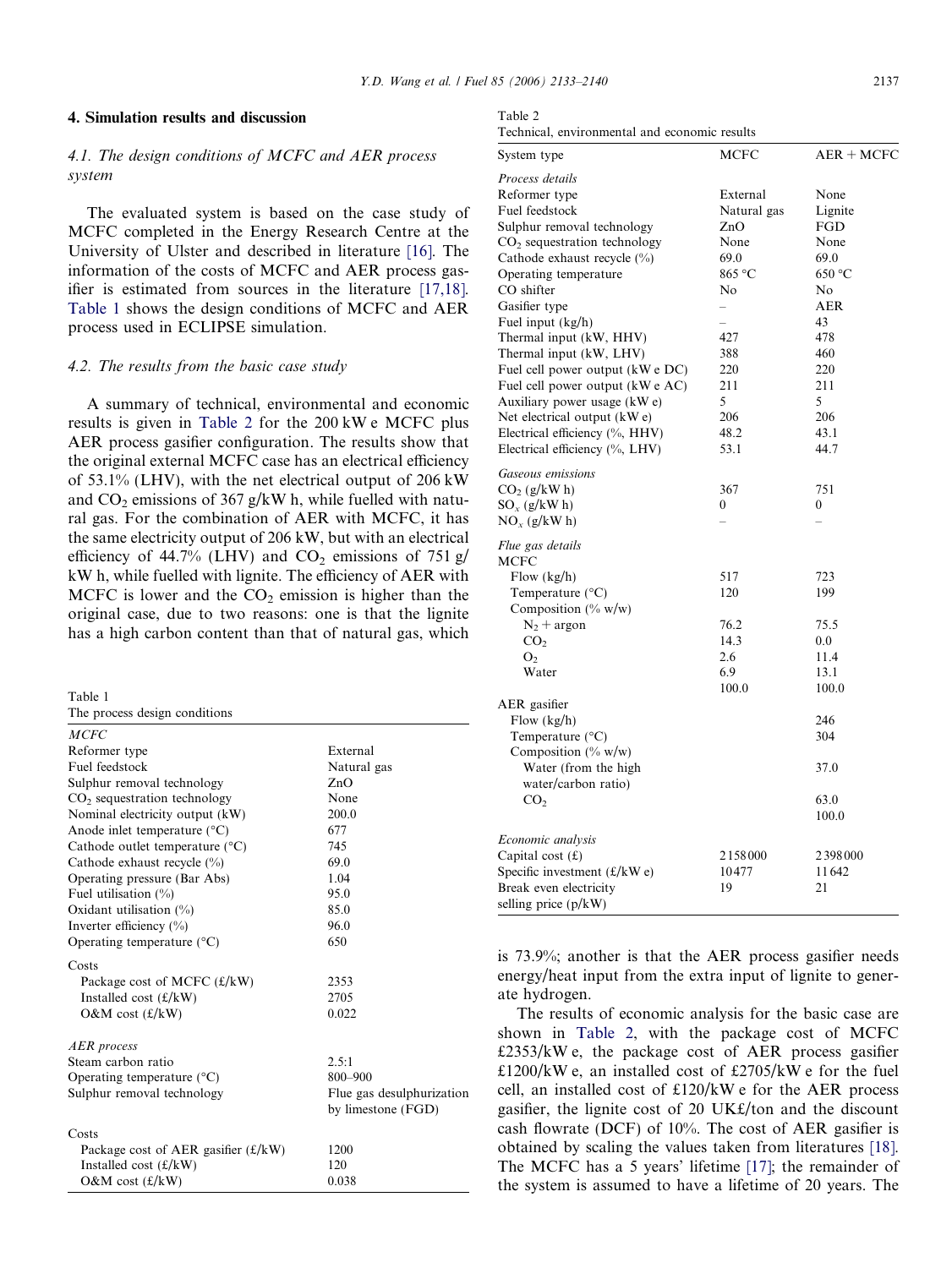total specific investment (SI) for the system depends on the values for the lifetime of the fuel cell and its installed cost.

From the simulation result, the specific investment (SI) of  $AER + MCFC$  is found to be £11642; the SI of MCFC is found to be £10 477 only, when fuelled with natural gas. The break even electricity selling price (BESP) is also shown in [Table 2.](#page-4-0) For  $AER + MCFC$ , the BESP is 21 p/ kW e; for MCFC, the BESP is 19 p/kW e.

## 4.3. Sensitivity analysis of the effect on the costs of the above systems

Figs. 4 and 5 show the sensitivity of BESP and SI versus the costs of  $AER + MCFC$ . The discussion is based on the basic case of the system shown in [Table 2](#page-4-0). The figures show that capital costs have a significant effect on BESP. Based on the basic case of capital cost of £2 398 000, BESP of £211/MW e (21 p/kW e), SI of £11642/kW e, if the capital

cost of the system reduces 50%, the relevant BESP will lower down nearly 50% to £108/MW e (10.8 p/kW e), the SI will also reduce by  $50\%$ , to £5864/kW e; if the capital cost of the system increases 50%, the relevant BESP will increase to £315/MW e  $(31.5 \text{ p/kW e})$  and the SI will rise to £17 592/kW e.

The fuel cost has a little effect on BESP, as shown in [Fig. 6](#page-6-0), comparing to the effect of the capital costs. For the basic case of the system and the fuel (lignite) cost of £20/ton, with a discounted cash flowrate (DCF) of  $10\%$ , the BESP is  $\text{\pounds}211/MW$  e (21.1 p/kW e). While the fuel cost reduces by 50%, to £10/ton, the BESP lower down to £209/ MW e (20.9 p/kW e), only reduces 0.2 p/kW e, the change is 0.9%. When the fuel price increases by 50%, to £30/ ton, the BESP increases to  $\text{\pounds}213/\text{kW}$  e (21.3 p/kW e), the change is also 0.9%. The results of the effect of fuel cost on BESP for the DCF of 7.5% and 5% are also shown in [Fig. 6](#page-6-0), similar trends are found as that of DCF of 10%.



Fig. 4. Sensitivity of electricity selling price versus  $(MCFC + AER)$  cost.



Fig. 5. Sensitivity of specific investment versus (MCFC + AER) cost.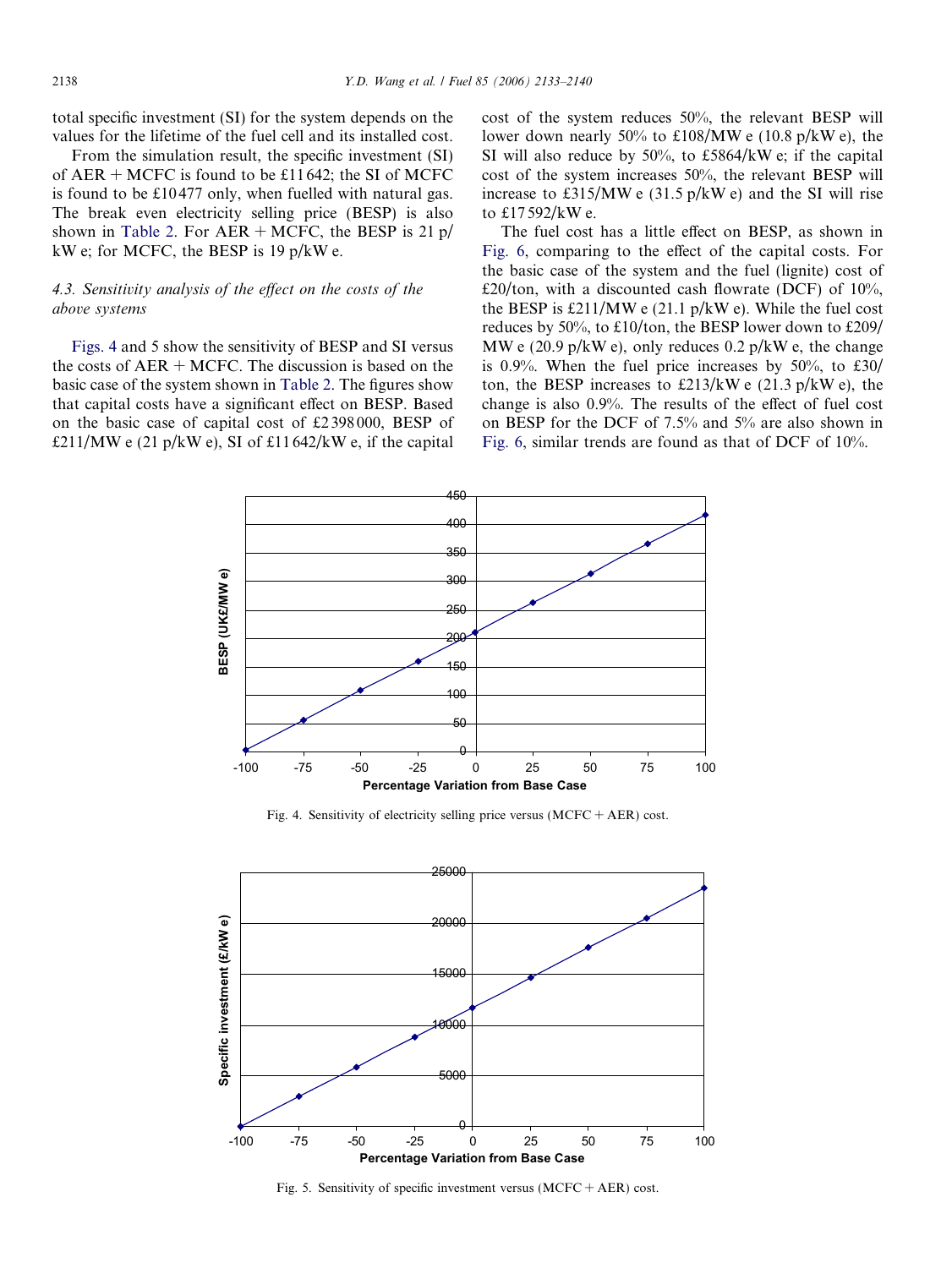<span id="page-6-0"></span>

Fig. 6. Sensitivity of fuel cost.

#### 5. Conclusions

The above assessment of a combination of absorption enhanced reforming (AER) of lignite with molten carbonate fuel cell (MCFC) was successfully completed using the ECLIPSE process simulator.

The results show that the  $AER + MCFC$  has an electricity output of 206 kW, with an electrical efficiency of 44.7% (LHV) and  $CO<sub>2</sub>$  emissions of 751 g/kW h, while fuelled with lignite.

The SI of  $AER + MCFC$  is £11642; the BESP is 21 p/ kW e. The results show that the SI and BESP are all high for the proposed system due to high cost of MCFC currently.

The results from the sensitivity analysis show that: (a) the capital costs have a significant effect on the BESP of  $AER + MCFC$ . When the capital cost of the system reduces 50%, the relevant BESP lowers down 50%, the SI will also reduce by 50%; (b) the fuel cost has a little effect on the BESP. When the fuel cost reduces by 50%, the BESP only reduces by 0.9%.

The results from techno-economic analysis show that the AER process to produce hydrogen from lignite to fuel MCFC has its environmental advantages over the conventional coal power plants. This would make it an attractive option for zero greenhouse gas emission power generations if  $CO<sub>2</sub>$  capture is applied. The technology may have its potential application when carbon tax comes into force in the future.

#### Acknowledgements

This work has been partly funded through the European Commission Programs ''Upgrading of High Moisture Low Rank Coal to Hydrogen and Methane'' (EU-CON-TRACT-NUMBER: RFC-PR-02013) and ''Innovative In Situ CO<sub>2</sub> Capture Technology for Solid Fuel Gasification"

(EU-CONTRACT-NUMBER: SES6-CT-2003-502743). We would like to acknowledge the assistance provided by the other partners in the Group.

#### References

- [1] Longwell JP, Rubint ES, Wilso J. Coal: energy for the future. Prog Energy Combust Sci 1995;21:269–360.
- [2] World Coal Institute, The Role of Coal as an Energy Source, 2005. Available from: [http://www.worldcoal.org/assets\\_cm/files/PDF/role\\_](http://www.worldcoal.org/assets_cm/files/PDF/role_of_coal_as_an_energy_source.pdf) [of\\_coal\\_as\\_an\\_energy\\_source.pdf](http://www.worldcoal.org/assets_cm/files/PDF/role_of_coal_as_an_energy_source.pdf).
- [3] World Coal Institute, Coal: Secure Energy, 2005. Available from: [http://www.worldcoal.org/assets\\_cm/files/PDF/wci\\_coal\\_secure\\_](http://www.worldcoal.org/assets_cm/files/PDF/wci_coal_secure_energy_2005.pdf) [energy\\_2005.pdf.](http://www.worldcoal.org/assets_cm/files/PDF/wci_coal_secure_energy_2005.pdf)
- [4] British Petrolium, Statistical Review of World Energy, 2005. Available from: [http://www.bp.com/genericsection.do?categoryId=92&](http://www.bp.com/genericsection.do?categoryId=92&contentId=7005893) [contentId=7005893.](http://www.bp.com/genericsection.do?categoryId=92&contentId=7005893)
- [5] International Energy Agency, Coal Information (2003 ed.), 2003.
- [6] International Energy Agency, World Coal Market 2003. Available from: [http://www.iea.org/Textbase/nppdf/free/2004/coal2004\\_selec](http://www.iea.org/Textbase/nppdf/free/2004/coal2004_selection.pdf)[tion.pdf](http://www.iea.org/Textbase/nppdf/free/2004/coal2004_selection.pdf).
- [7] Boudghene Stambouli A, Traversa E. Fuel cells, an alternative to standard sources of energy. Renew Sustain Energy Rev 2002(6): 297–306.
- [8] Specht M, Bandi A, Baumgart F, Moellenstedt T, Textor O, Weimer T. Enhanced reforming reaction for hydrogen production from carbonaceous feedstock. In: Mao ZQ, Veziroglu TN, editors. Hydrogen energy progress XIII, 2000. p. 1203.
- [9] Bandi Andreas, Specht Michael, Sichler Peter, Nicoloso Norbert. In situ gas conditioning in fuel reforming for hydrogen generation. Symposium on hot gas cleaning, Morgantown, West Virginia, 2002. Available from: [http://www.zsw-bw.de/en/docs/research/REG/pdfs/](http://www.zsw-bw.de/en/docs/research/REG/pdfs/REG_5th_ISGC_2002.pdf) [REG\\_5th\\_ISGC\\_2002.pdf](http://www.zsw-bw.de/en/docs/research/REG/pdfs/REG_5th_ISGC_2002.pdf).
- [10] Siddle A, Pointon KD, Judd RW, Jones SL. Fuel processing for fuel cells – a status review and assessment of prospects. ETSU F/03/ 00252/REP, URN 031644, 2003.
- [11] Williams BC. The development of the ECLIPSE simulator and its application to the techno-economic assessment of clean fossil fuel power generation systems, DPhil Thesis, Energy Research Centre, University of Ulster, Coleraine, NI, 1994.
- [12] Williams BC, McMullan JT. Int J Energy Res 1994;18(2):117.
- [13] Williams BC, McMullan JT. Techno-economic analysis of fuel conversion and power generation systems – the development of a